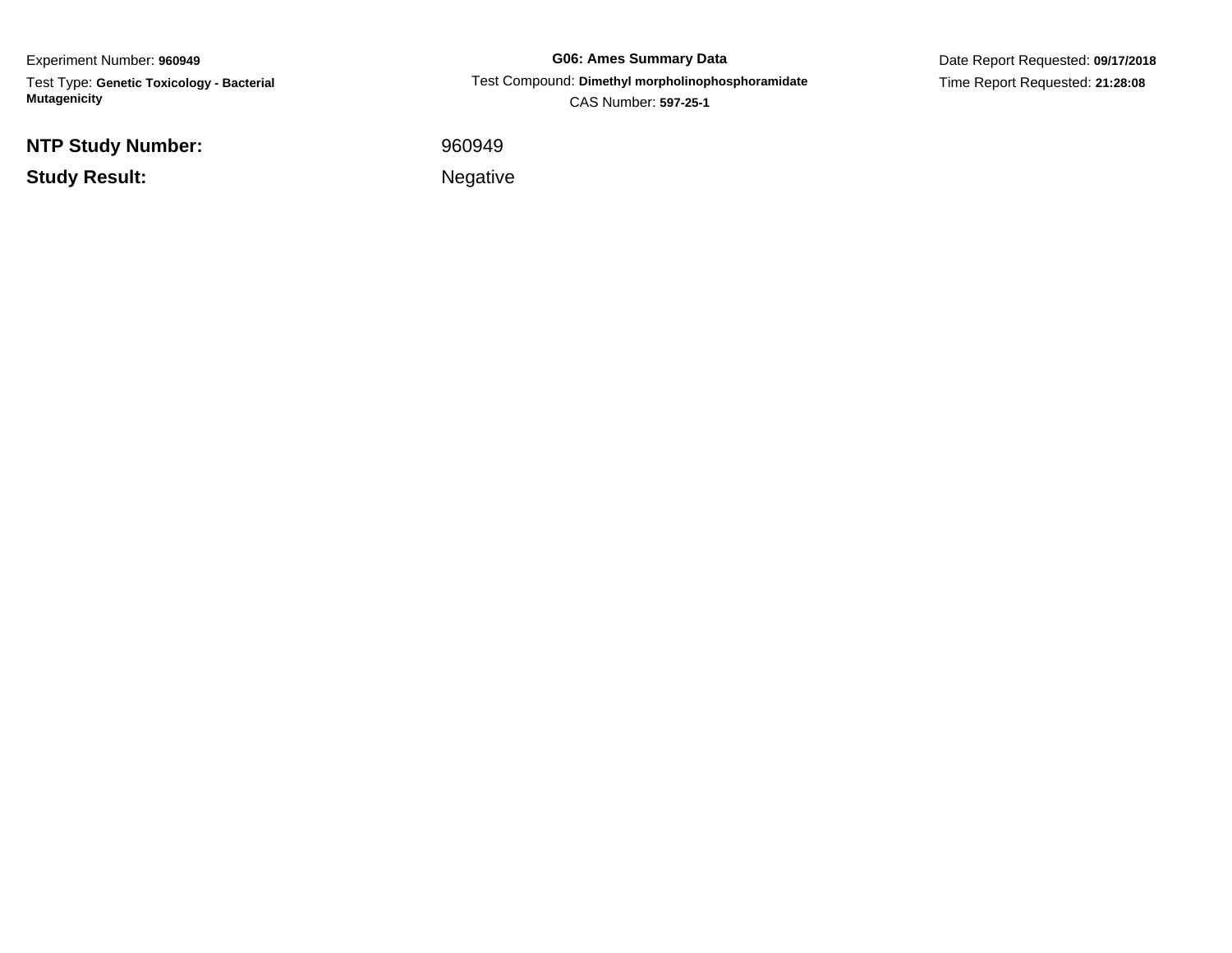Test Type: **Genetic Toxicology - Bacterial Mutagenicity**

## **G06: Ames Summary Data**

### Test Compound: **Dimethyl morpholinophosphoramidate**

Date Report Requested: **09/17/2018**Time Report Requested: **21:28:08**

|                               |                   |                   | Strain: TA100          |                        |                     |
|-------------------------------|-------------------|-------------------|------------------------|------------------------|---------------------|
| Dose (ug/Plate)               | <b>Without S9</b> | <b>Without S9</b> | <b>With 10% Rat S9</b> | <b>With 10% Rat S9</b> | With 10% Hamster S9 |
| Vehicle Control <sup>1</sup>  | $98 \pm 3.8$      | $96 \pm 5.8$      | $137 \pm 1.7$          | $147 \pm 2.6$          | 5.5<br>$143 \pm$    |
| 100.0                         | $105 \pm 2.2$     | $116 \pm 10.7$    | $136 \pm 13.5$         | $149 \pm 10.0$         | $139 \pm 17.2$      |
| 333.0                         | $131 \pm 6.2$     | $115 \pm 8.3$     | $130 \pm$<br>- 5.1     | $153 \pm 5.8$          | $124 \pm 7.3$       |
| 1000.0                        | $128 \pm 6.4$     | $111 \pm 6.9$     | $139 \pm$<br>8.9       | $141 \pm 1.2$          | $146 \pm 12.4$      |
| 3333.0                        | $117 \pm 6.8$     | $106 \pm 6.6$     | $134 \pm$<br>8.5       | $133 \pm 4.0$          | 157 $\pm$<br>2.9    |
| 10000.0                       | $118 \pm 3.1$     | $131 \pm 9.5$     | $122 \pm 16.3$         | $157 \pm 4.8$          | 155 $\pm$<br>5.0    |
| <b>Trial Summary</b>          | Equivocal         | Negative          | Negative               | Negative               | Negative            |
| Positive Control <sup>2</sup> | $405 \pm 7.1$     | $258 \pm 18.6$    |                        |                        |                     |
| Positive Control <sup>3</sup> |                   |                   | $885 \pm 103.7$        | $550 \pm 48.0$         | $1065 \pm 143.4$    |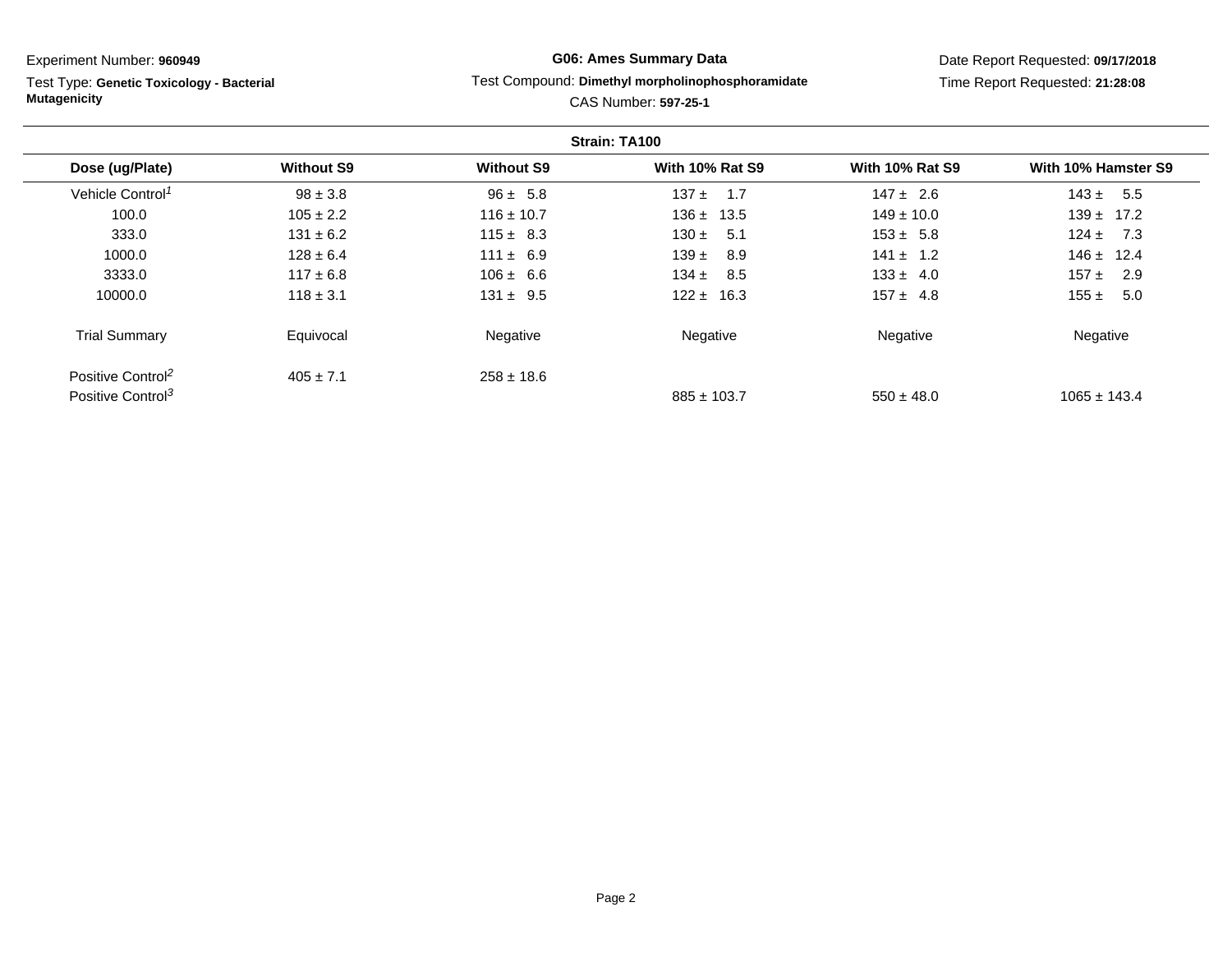Test Type: **Genetic Toxicology - Bacterial Mutagenicity**

## **G06: Ames Summary Data** Test Compound: **Dimethyl morpholinophosphoramidate**CAS Number: **597-25-1**

Date Report Requested: **09/17/2018**Time Report Requested: **21:28:08**

# **Strain: TA100**

| Dose (ug/Plate)               | With 10% Hamster S9 |
|-------------------------------|---------------------|
| Vehicle Control <sup>1</sup>  | $134 \pm 12.6$      |
| 100.0                         | $158 \pm 5.8$       |
| 333.0                         | $146 \pm 10.7$      |
| 1000.0                        | $159 \pm 5.6$       |
| 3333.0                        | $159 \pm 7.9$       |
| 10000.0                       | $156 \pm 10.7$      |
| <b>Trial Summary</b>          | Negative            |
| Positive Control <sup>2</sup> |                     |
| Positive Control <sup>3</sup> | $1091 \pm 279.2$    |
|                               |                     |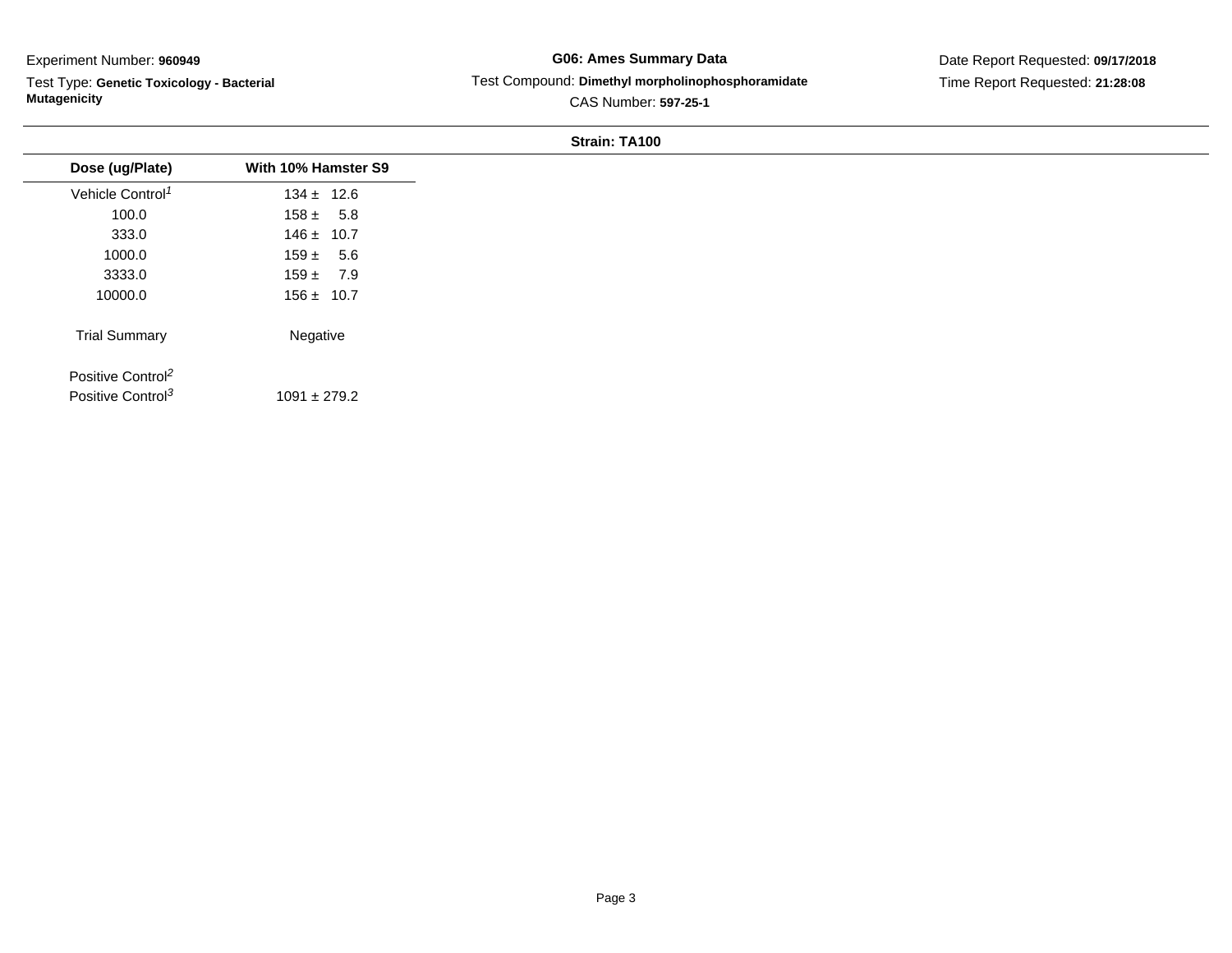Test Type: **Genetic Toxicology - Bacterial Mutagenicity**

## **G06: Ames Summary Data**

### Test Compound: **Dimethyl morpholinophosphoramidate**

Date Report Requested: **09/17/2018**Time Report Requested: **21:28:08**

|                               |                   |                   | Strain: TA1535         |                        |                     |
|-------------------------------|-------------------|-------------------|------------------------|------------------------|---------------------|
| Dose (ug/Plate)               | <b>Without S9</b> | <b>Without S9</b> | <b>With 10% Rat S9</b> | <b>With 10% Rat S9</b> | With 10% Hamster S9 |
| Vehicle Control <sup>1</sup>  | $25 \pm 3.8$      | $15 \pm 1.5$      | $11 \pm 1.5$           | $7 \pm 1.2$            | $6 \pm 1.3$         |
| 100.0                         | $23 \pm 5.0$      | $22 \pm 4.9$      | $9 \pm 1.7$            | $9 \pm 2.4$            | $9 \pm 2.7$         |
| 333.0                         | $22 \pm 3.6$      | $25 \pm 6.2$      | $9 \pm 2.7$            | $6 \pm 0.6$            | $11 \pm 1.9$        |
| 1000.0                        | $29 \pm 0.6$      | $28 \pm 5.5$      | $11 \pm 2.1$           | $10 \pm 3.1$           | $9 \pm 0.3$         |
| 3333.0                        | $27 \pm 6.8$      | $26 \pm 2.8$      | $10 \pm 2.5$           | $7 \pm 1.0$            | $12 \pm 0.0$        |
| 10000.0                       | $22 \pm 5.2$      | $22 \pm 2.7$      | $6 \pm 1.2$            | $10 \pm 3.1$           | $10 \pm 2.5$        |
| <b>Trial Summary</b>          | Negative          | Negative          | Negative               | Negative               | Negative            |
| Positive Control <sup>2</sup> | $452 \pm 12.8$    | $243 \pm 13.2$    |                        |                        |                     |
| Positive Control <sup>4</sup> |                   |                   | $162 \pm 11.8$         | $109 \pm 6.6$          | $437 \pm 22.8$      |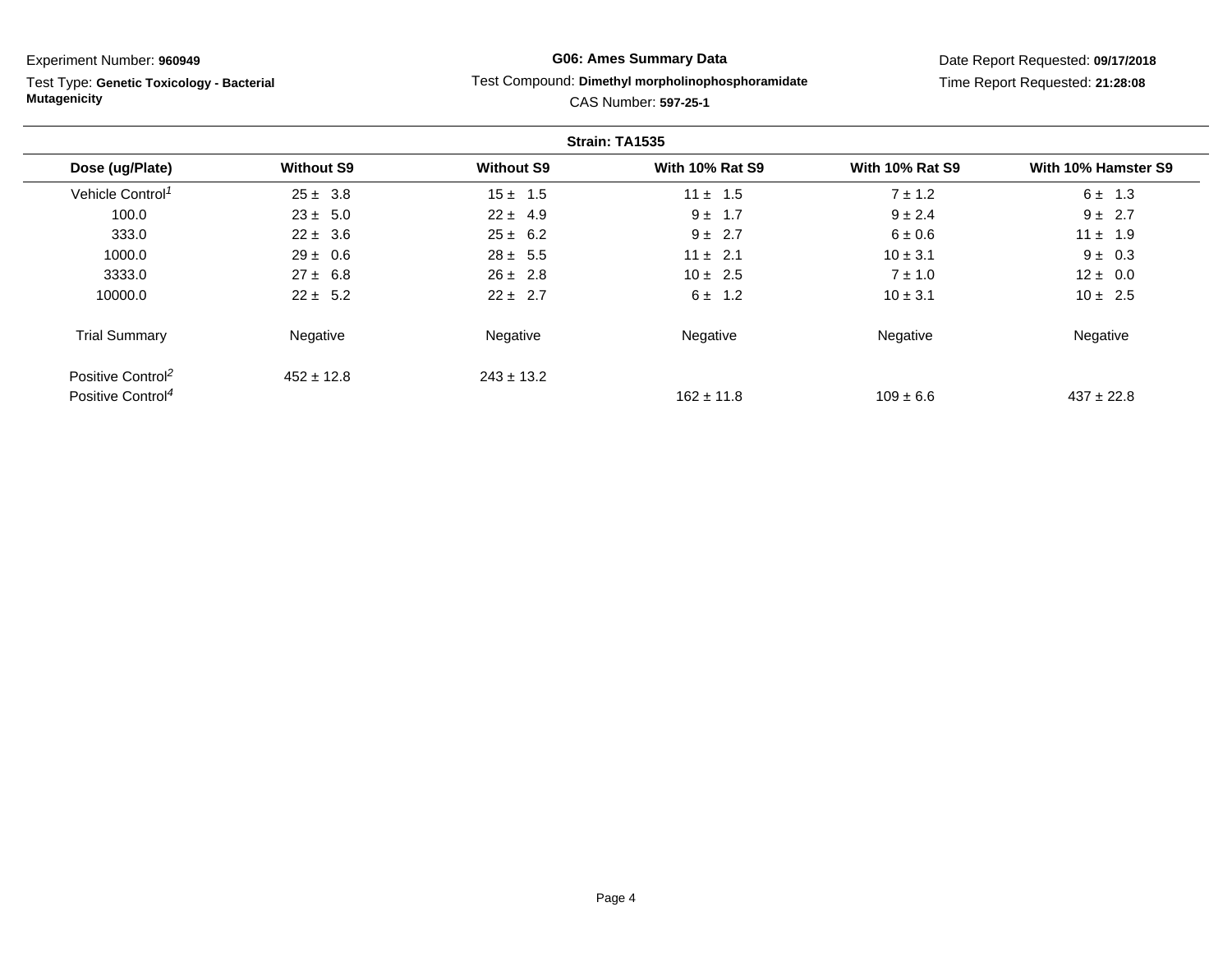÷.

Test Type: **Genetic Toxicology - Bacterial Mutagenicity**

## **G06: Ames Summary Data** Test Compound: **Dimethyl morpholinophosphoramidate**CAS Number: **597-25-1**

Date Report Requested: **09/17/2018**Time Report Requested: **21:28:08**

|                               |                     | Strain: TA1535 |
|-------------------------------|---------------------|----------------|
| Dose (ug/Plate)               | With 10% Hamster S9 |                |
| Vehicle Control <sup>1</sup>  | $6 \pm 0.9$         |                |
| 100.0                         | $10 \pm 2.7$        |                |
| 333.0                         | $6 \pm 1.2$         |                |
| 1000.0                        | $9 \pm 2.5$         |                |
| 3333.0                        | $7 \pm 0.9$         |                |
| 10000.0                       | $12 \pm 1.5$        |                |
| <b>Trial Summary</b>          | Negative            |                |
| Positive Control <sup>2</sup> |                     |                |
| Positive Control <sup>4</sup> | $318 \pm 29.7$      |                |
|                               |                     |                |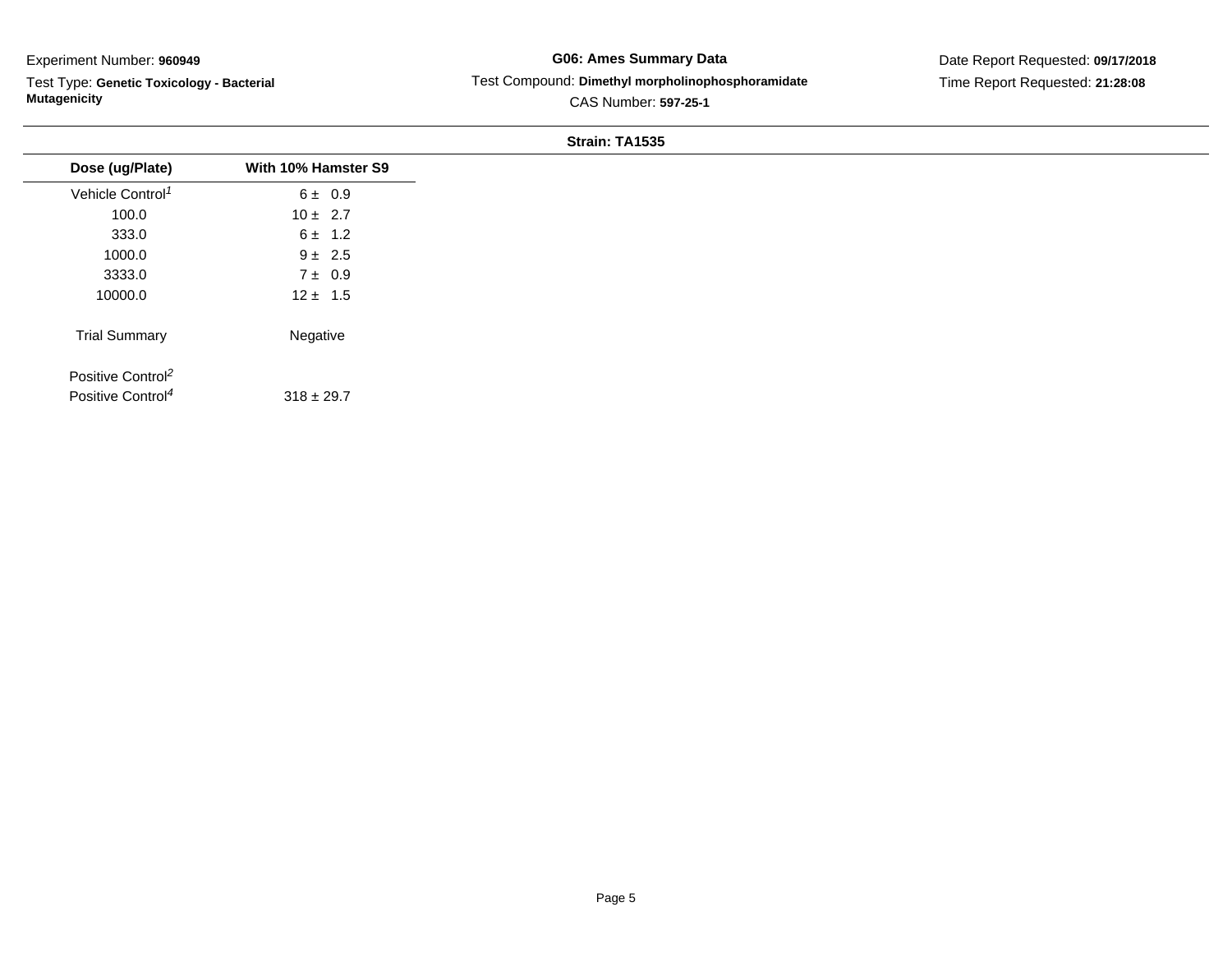Test Type: **Genetic Toxicology - Bacterial Mutagenicity**

# **G06: Ames Summary Data**

### Test Compound: **Dimethyl morpholinophosphoramidate**

Date Report Requested: **09/17/2018**Time Report Requested: **21:28:08**

|                               |                   |                   | Strain: TA1537         |                        |                     |
|-------------------------------|-------------------|-------------------|------------------------|------------------------|---------------------|
| Dose (ug/Plate)               | <b>Without S9</b> | <b>Without S9</b> | <b>With 10% Rat S9</b> | <b>With 10% Rat S9</b> | With 10% Hamster S9 |
| Vehicle Control <sup>1</sup>  | $3 \pm 1.3$       | $4 \pm 0.6$       | $9 \pm 2.2$            | $9 \pm 2.1$            | $7 \pm 1.9$         |
| 100.0                         | $7 \pm 1.2$       | $4 \pm 0.7$       | $8 \pm 1.9$            | $9 \pm 2.1$            | $12 \pm 0.9$        |
| 333.0                         | $5 \pm 1.5$       | $3 \pm 0.9$       | $10 \pm 2.1$           | $7 \pm 2.6$            | $8 \pm 2.3$         |
| 1000.0                        | $5 \pm 1.3$       | $3 \pm 0.7$       | $6 \pm 1.2$            | $9 \pm 2.5$            | $9 \pm 0.6$         |
| 3333.0                        | $7 \pm 0.9$       | $4 \pm 0.7$       | $5 \pm 0.3$            | $5 \pm 2.0$            | $10 \pm 1.5$        |
| 10000.0                       | $7 \pm 0.7$       | $3 \pm 0.9$       | $6 \pm 1.2$            | $6 \pm 2.0$            | $9 \pm 1.5$         |
| <b>Trial Summary</b>          | Negative          | Negative          | Negative               | Negative               | Negative            |
| Positive Control <sup>4</sup> |                   |                   | $116 \pm 23.4$         | $129 \pm 1.0$          | $409 \pm 14.9$      |
| Positive Control <sup>5</sup> | $149 \pm 27.8$    | $103 \pm 11.6$    |                        |                        |                     |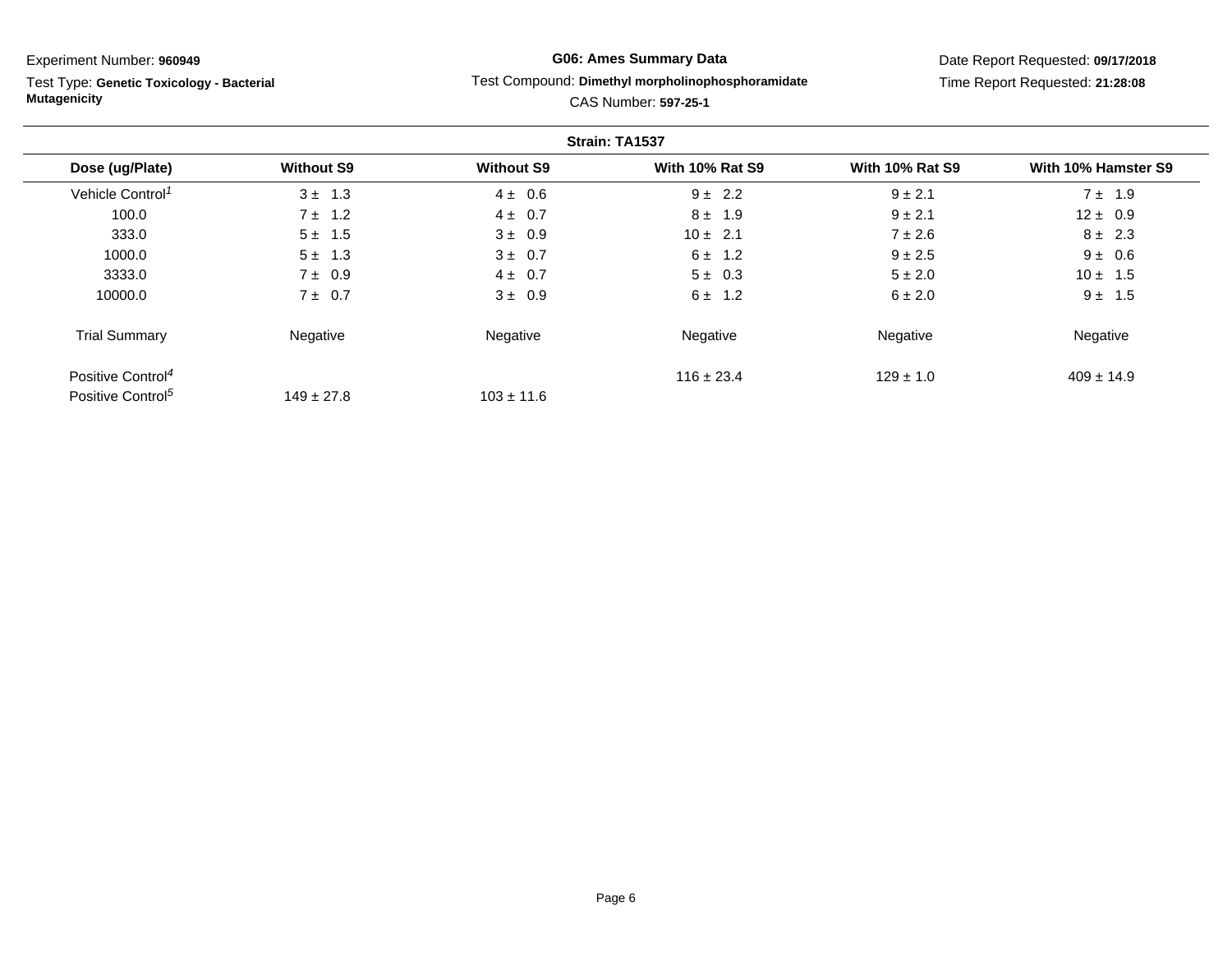Test Type: **Genetic Toxicology - Bacterial Mutagenicity**

## **G06: Ames Summary Data** Test Compound: **Dimethyl morpholinophosphoramidate**CAS Number: **597-25-1**

Date Report Requested: **09/17/2018**Time Report Requested: **21:28:08**

|                                                                |                     | Strain: TA1537 |
|----------------------------------------------------------------|---------------------|----------------|
| Dose (ug/Plate)                                                | With 10% Hamster S9 |                |
| Vehicle Control <sup>1</sup>                                   | 6 ± 0.9             |                |
| 100.0                                                          | $5 \pm 1.2$         |                |
| 333.0                                                          | $6 \pm 1.2$         |                |
| 1000.0                                                         | $8 \pm 0.7$         |                |
| 3333.0                                                         | $10 \pm 2.3$        |                |
| 10000.0                                                        | $11 \pm 1.0$        |                |
| <b>Trial Summary</b>                                           | Negative            |                |
| Positive Control <sup>4</sup><br>Positive Control <sup>5</sup> | $286 \pm 17.9$      |                |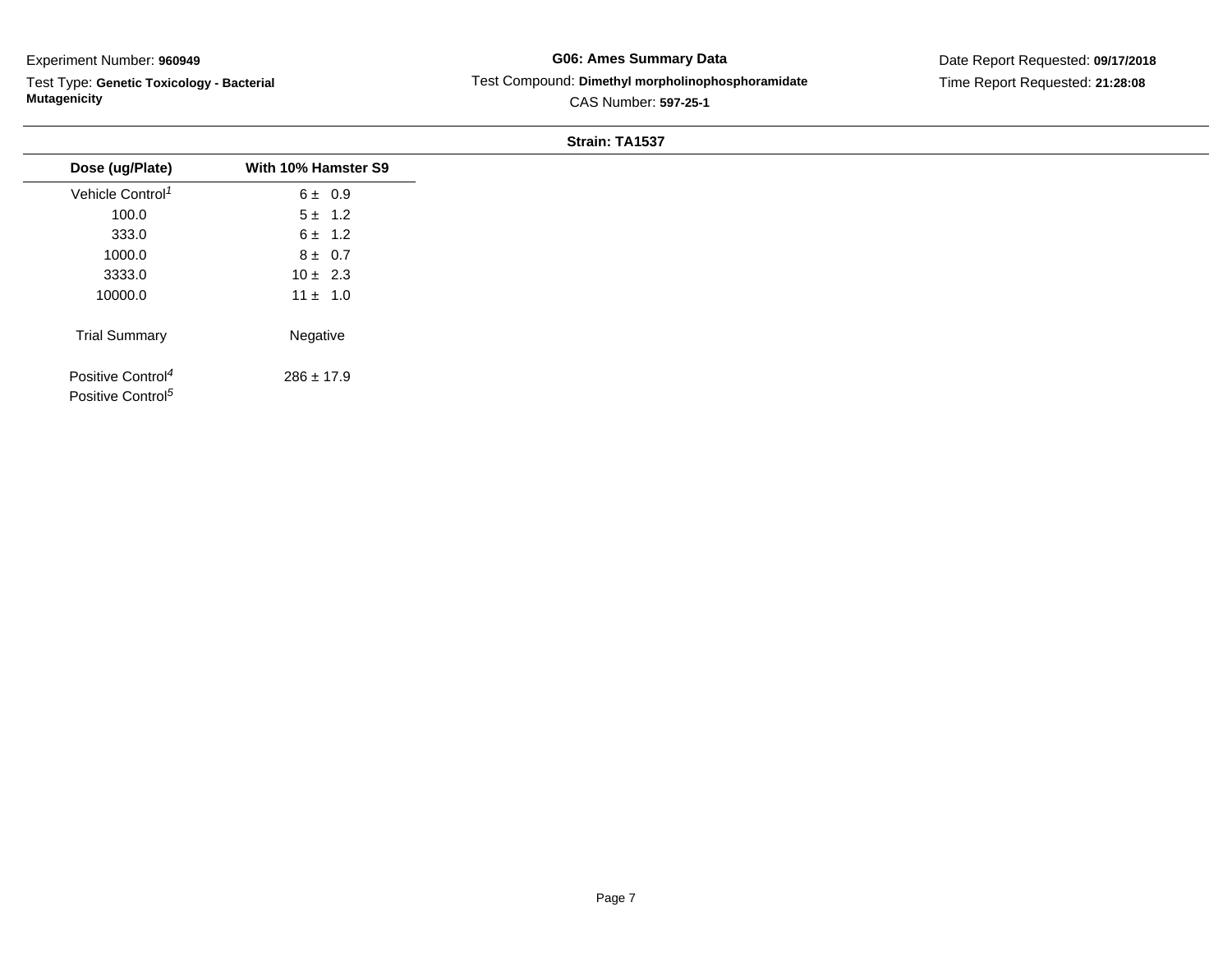Test Type: **Genetic Toxicology - Bacterial Mutagenicity**

# **G06: Ames Summary Data**

### Test Compound: **Dimethyl morpholinophosphoramidate**

Date Report Requested: **09/17/2018**Time Report Requested: **21:28:08**

|                               |                   |                   | <b>Strain: TA98</b>    |                        |                     |
|-------------------------------|-------------------|-------------------|------------------------|------------------------|---------------------|
| Dose (ug/Plate)               | <b>Without S9</b> | <b>Without S9</b> | <b>With 10% Rat S9</b> | <b>With 10% Rat S9</b> | With 10% Hamster S9 |
| Vehicle Control <sup>1</sup>  | $16 \pm 0.7$      | $16 \pm 1.2$      | $24 \pm 3.9$           | $31 \pm 1.5$           | $31 \pm 0.0$        |
| 100.0                         | $23 \pm 3.0$      | $13 \pm 2.3$      | $26 \pm 1.5$           | $25 \pm 2.3$           | $27 \pm 2.3$        |
| 333.0                         | $17 \pm 0.3$      | $17 \pm 1.8$      | $24 \pm 5.4$           | $31 \pm 3.2$           | $25 \pm 1.8$        |
| 1000.0                        | $16 \pm 1.7$      | $13 \pm 0.0$      | $28 \pm 0.7$           | $30 \pm 2.8$           | $29 \pm 1.7$        |
| 3333.0                        | $16 \pm 2.0$      | $12 \pm 2.3$      | $22 \pm 4.8$           | $28 \pm 1.5$           | $24 \pm 0.0$        |
| 10000.0                       | $17 \pm 0.6$      | $18 \pm 3.0$      | $34 \pm 3.6$           | $32 \pm 3.2$           | $27 \pm 2.2$        |
| <b>Trial Summary</b>          | Negative          | Negative          | Negative               | Negative               | Negative            |
| Positive Control <sup>3</sup> |                   |                   | $414 \pm 16.7$         | $384 \pm 16.8$         | $827 \pm 37.4$      |
| Positive Control <sup>6</sup> | $830 \pm 6.0$     | $562 \pm 41.1$    |                        |                        |                     |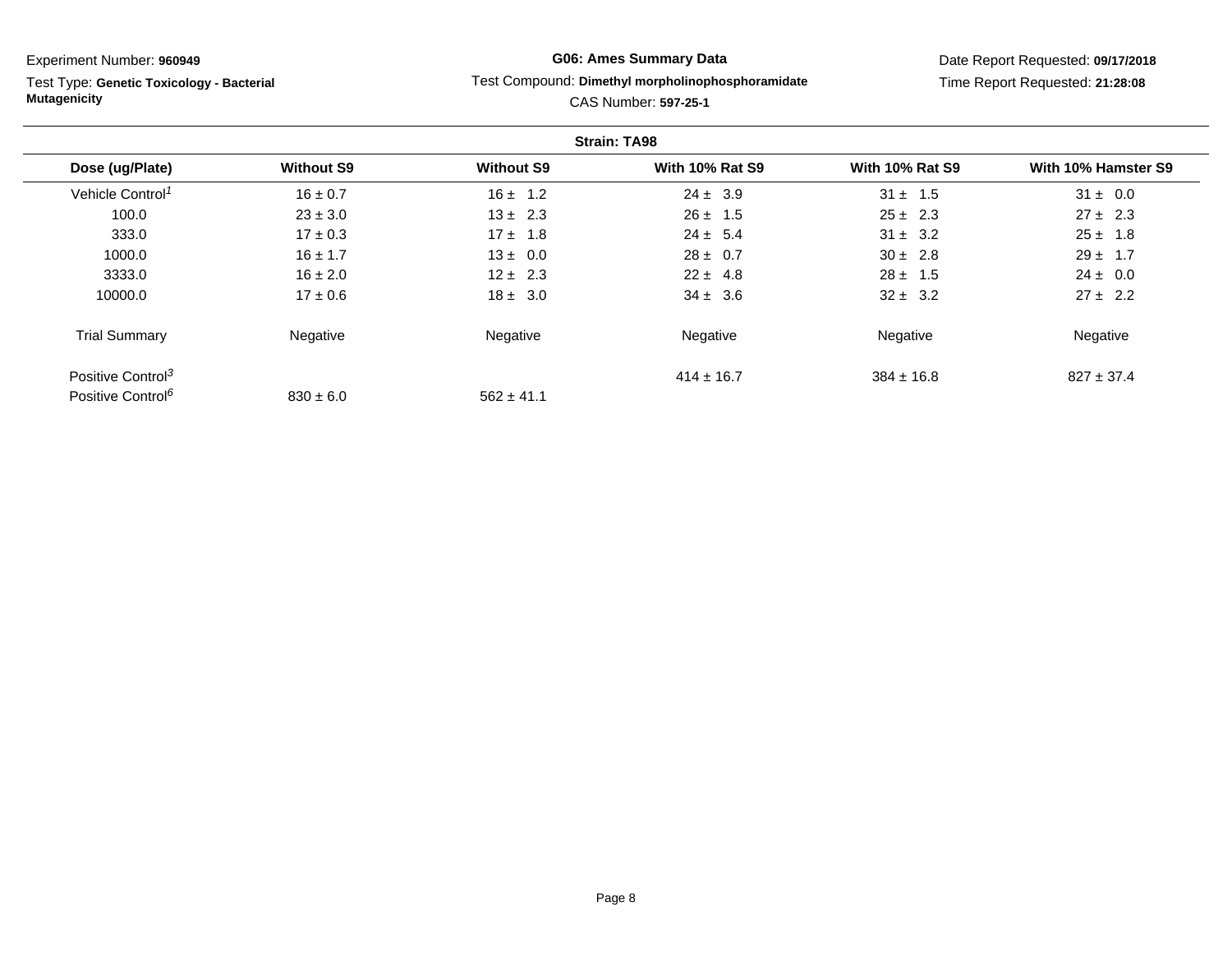Test Type: **Genetic Toxicology - Bacterial Mutagenicity**

**G06: Ames Summary Data** Test Compound: **Dimethyl morpholinophosphoramidate**CAS Number: **597-25-1**

Date Report Requested: **09/17/2018**Time Report Requested: **21:28:08**

### **Strain: TA98**

| Dose (ug/Plate)                                                | With 10% Hamster S9 |
|----------------------------------------------------------------|---------------------|
| Vehicle Control <sup>1</sup>                                   | $26 \pm 5.3$        |
| 100.0                                                          | $28 \pm 0.3$        |
| 333.0                                                          | $38 \pm 0.9$        |
| 1000.0                                                         | $31 \pm 1.3$        |
| 3333.0                                                         | $35 \pm 1.8$        |
| 10000.0                                                        | $34 \pm 1.5$        |
| <b>Trial Summary</b>                                           | Negative            |
| Positive Control <sup>3</sup><br>Positive Control <sup>6</sup> | $881 \pm 191.7$     |